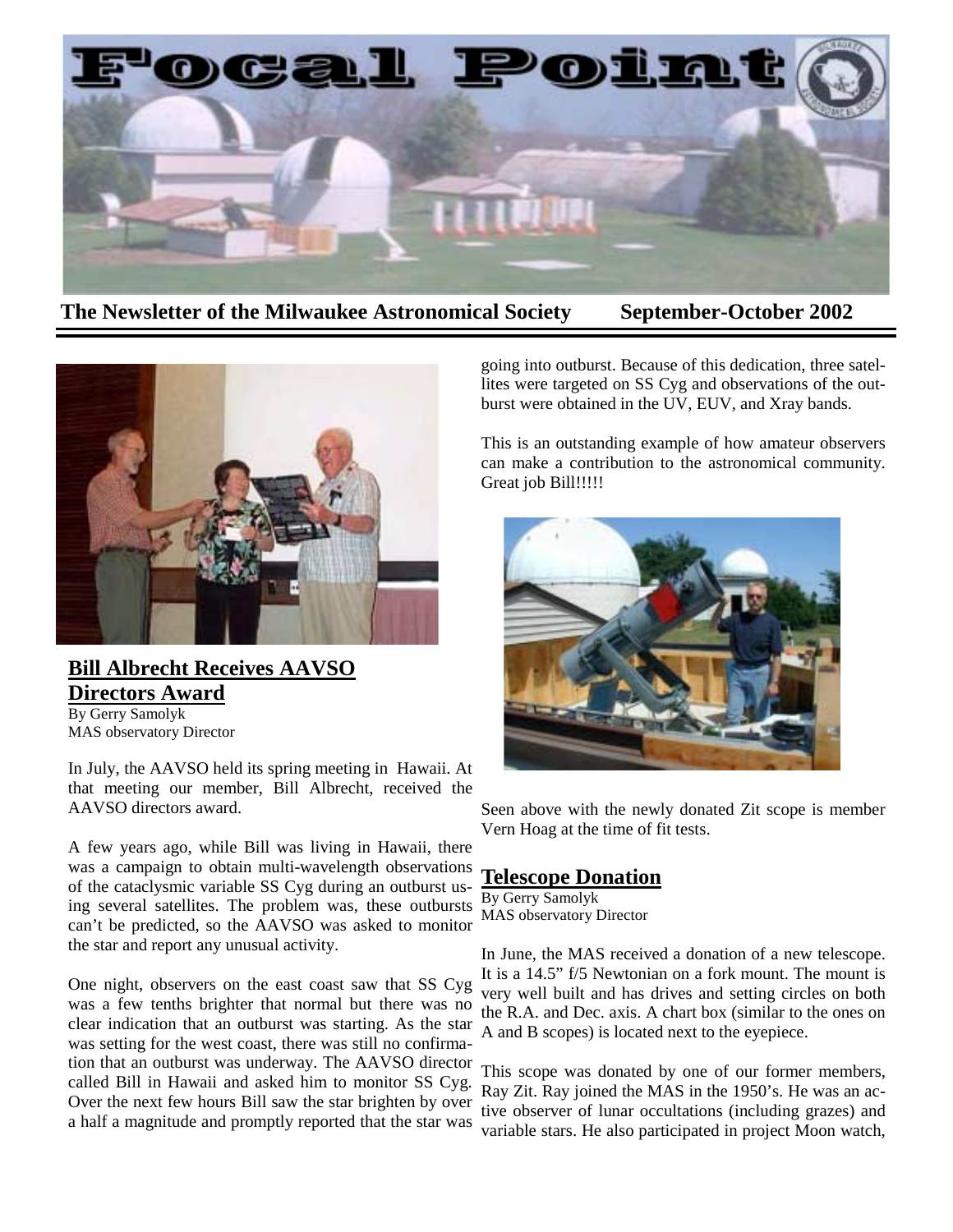2 a satellite tracking project in the late 50's and changed email addresses. 60's. He is a past member of the MAS board and served as observatory director from 1977 until 1980, when his work took him away from the Milwaukee area. This scope will be called the Ray Zit telescope. Since we already have a 'Z' scope, Vern has coined the name Z2 (pronounced zee two).

As of this writing, a roll off shed to house this scope is being completed. The primary labor for this project has been provided by Vern, Scott, Steve and myself; along with a new member, Thisath Kularatna (Thisath is learning about astronomy from the "ground" up.). Our unsung hero for the project was Angie Manske. On the morning we were to pour the concrete, we were caught in a massive downpour of rain. When I called the Manske's, Angie told me that the front had passed Waunakee at 7:30. So we scheduled the concrete truck for 9:30. It stopped raining at the observatory just after 9:00. The walls and roof were framed before that weekend was out. Rudy has helped out with the finish carpentry.

One may wonder why we are building another rolloff while we're talking about moving the observatory. We decided that: It will probably be a few years until we move and this is too nice of scope to leave mothballed; These rolloffs can be built for about \$1500 so it's not a huge investment; We will probably be able to move the rolloffs to the new site. Besides, although we have more scopes mounted than ever before, on most clear night they are all in use. Observing at the hill has been more active that I've ever seen.

We plan to dedicate the new observatory at our Oct 18 meeting. I understand that Ray plans to attend.

### **Note from the Editor**

By Gary Parson

I would like to thank all the contributors to this issue of the MAS Focal Point. Club participation Is essential for the news letter to stay fresh and enjoyable for all of us. Also it is of utmost importance for all members to keep me up to date with

## **Picnic Wrap-up** By Vern Hoag

The annual picnic was held under warm weather and clear skies. A good number of people came out to be with fellow members enjoying what I hope was good food and drink. As always it was nice to see some of the members that don't get a chance to come out very often. There were also a few newer members, whom I think we all enjoyed seeing their enthusiasm.

After the food was cooked, cake eaten, and the door prizes given out, a number of people stayed. Some just sat around enjoying the weather and visiting, while others play a few games with the kids. It was nice to see people staying out.

At night the grounds under the clear skies had a campout atmosphere. A number of people just laid back in lawn chairs looking at the sky with binoculars and taking in the night sky. But there was also a lot of astronomy going on. Messier objects were getting checked off the Messier club list, plus 4 CCD cameras running. All the domes were open, both roll-offs were in use, and a number of members brought they're own telescopes out. There were at least 15 people that stayed past midnight and a few past 3:00 a.m., which brought us to the end of another picnic.

I'd like to thank the following companies for their gracious donations, **"Astronomy Magazine"**, "**Jim's Mobile Inc**", "**Orion Telescope & Binoculars"**, "**Sky & Telescope Magazine**, "**Stellarvue"**, and "**Yerkes Observatory"**. I would also like to thank the following people for all their help, Scott Jamieson, Henry Gerner, Ryan Gerner (great job cooking Ryan), Gerry Samolyk, and a special thanks to my wife Diane. These people helped make the picnic a success. For those that came out, I hope you enjoyed yourselves and I thank you for coming out and supporting your club.

See picnic pictures on the next page 3.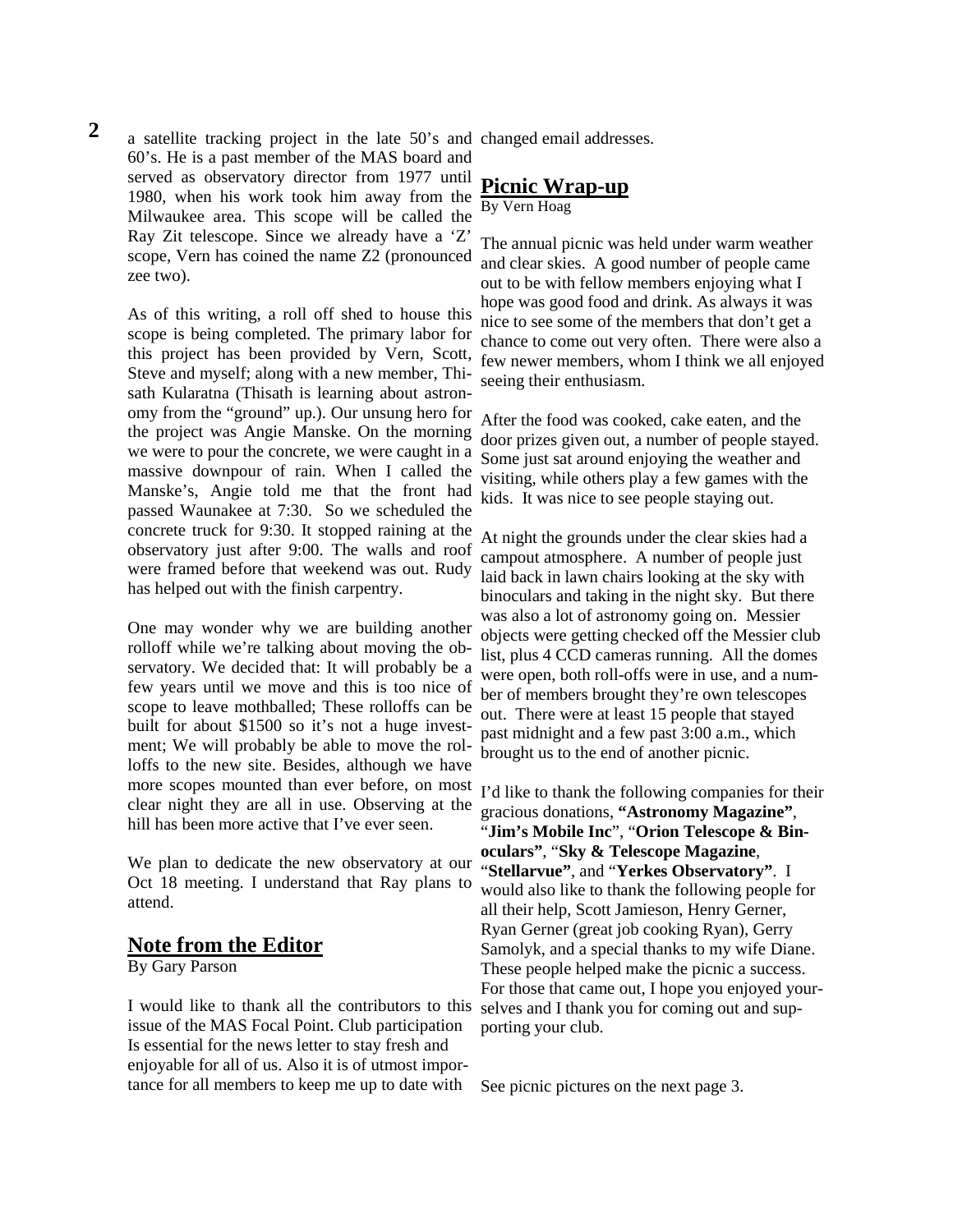

Pictured above picnic organizer Vern Hoag. Nice Job Vern , Diane and all others that helped



Vern and Club President Scott Jamieson talking things over.



Members enjoying some good food.

## **Welcome New Members**

By Carlos Garces MAS membership chairman

The past couple of months new membership has been outstanding. We would like to welcome the following new members to our club

Robert, Shawn and Alixandra Wagner from Waukesha, WI.

Erik, Dan, Danielle and Mary Ackerman of New Berlin, WI

Steven Erenz of Greenfield, WI

Stephen Postma and family of New Berlin, WI

Maggie Mckee of Milwaukee, WI

Randy Hudzinski and family of New Berlin, WI

Bruce Forciea of Wauwatosa, WI

Richard Evans and family of Milwaukee WI

Paul Gruener of Bayside, WI

# **MAS Fall Campout, Oct. 4th and 5th**

By Paul Borchardt MAS assistant observatory director

Yes folks, that campout time of year is almost here once again! So mark your calendar for the first weekend in October.

The MAS fall campout will be held in the Northern Unit of the Kettle Moraine State Forest, Greenbush Group Campground, sites #3 & #4. The club has paid the site camping fee, so all you need is a state park vehicle sticker, which can be purchased at the daily or annual rate in the park. Remember you don't have to "campout" to be part of the fun, Milwaukee is just an hour or so drive away, so you could drive up for the evening, return home that night. Being early October the fall colors should be well under way and the nights not real cold, but hopefully clear.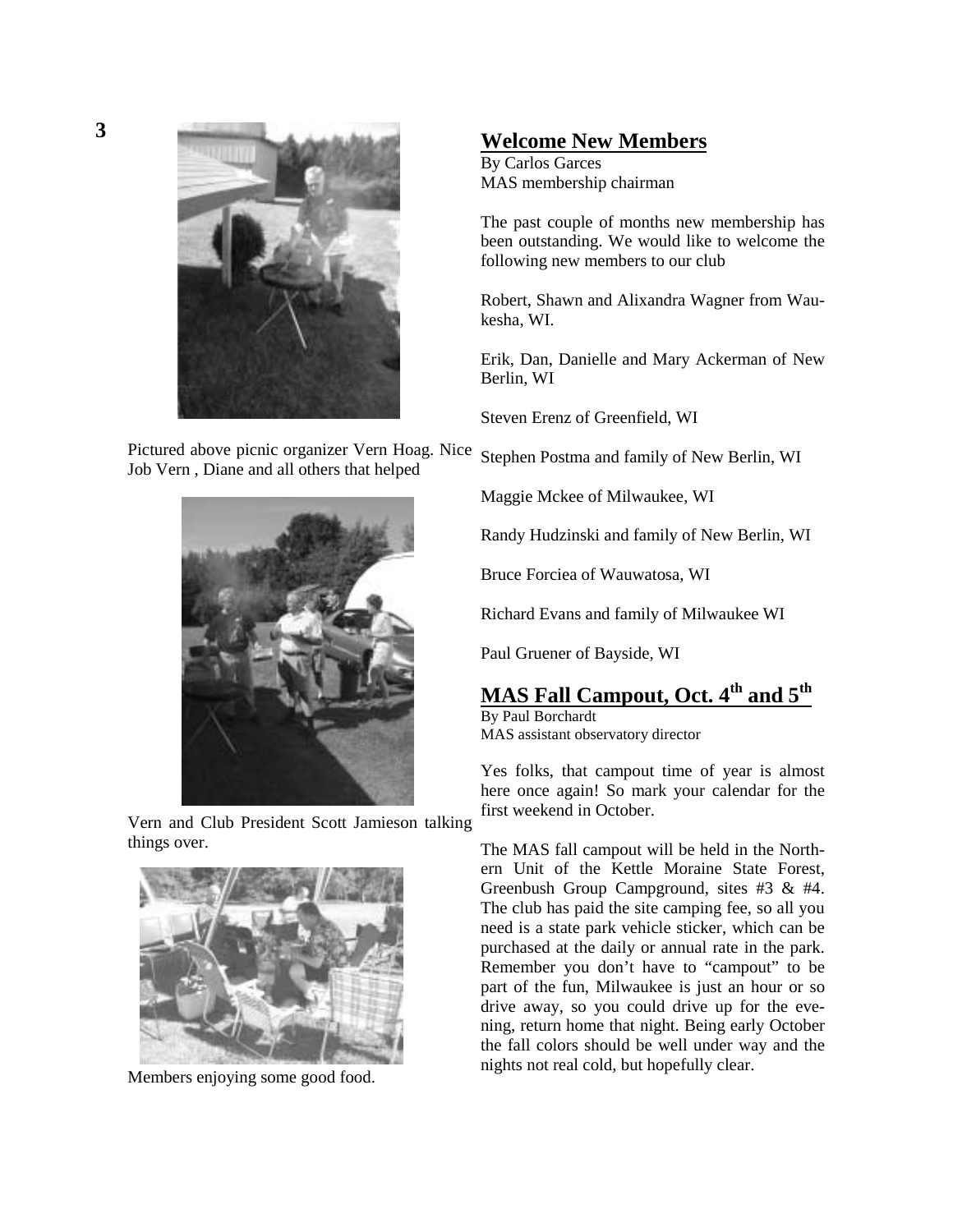What? You say that you don't own a telescope. Some folks still favor AIP tools. Nearly all packages That's no problem either, there will be several come with a deconvolution tool. This brings out sharp the MAS 18" Dobsonian and my own 12" ballscope. Firewood is something that any one coming up can bring along, we never seem to have too much, right Vern? Family and friends are also great to bring along, you don't need to be a member of the club to participate in this weekend, and I've yet to see the two sites not have enough Chris Shurr and Robert Gendler are absolutely first room for a few more tents.  **4** 

If you have any questions, please contact me, at 262-781-0169 or pjb924@yahoo.com; hope to see you there under clear skies!

## **CCD Ramblings**

By Tom Schmidtkunz

I have read three excellent books on CCD image taking and processing recently:

- CCD Soft V5, by SBIG
- The New CCD Astronomy by Ron Wodaski
- Astronomical Image Processing (AIP) by Richard Berry and James Burnell.

All are excellent, tell you everything you need to know, and explain it all in easy to follow examples.

 CCD Soft has many advantages over CCDOPS. One of the main ones is the ability to do side by side image comparisons of images, a weakness of CCDOPS. Another is deep sky color processing. The best deep sky color images are LRGB (Luminance images + Red + Green + Blue). Because the Luminance image has all the detail, a LRGB image will almost always be better than a RBG image. The LRBG combine process is fairly easy to accomplish in CCD Soft. You can monitor the end result as you make adjustments to the color components, and before you do the actual combine. This is a major plus, as you can see what effect each change will have upon the end result. Saves a lot of time.

Ron's book is excellent too, covering CCD Soft, plus AIP and MaxIm DL, a popular image processing software. If you're willing to spend the time, anyone can figure this out. There are many examples, which are easy to follow.

The AIP book came out first, and does a lot of explaining, so you can understand why tools in CCD Soft are Such advances over the old days of image processing.

scopes bought up for every one to use including detail and reduces bloated star images to a tighter size. It can be overused, resulting in a noisy image. This tool won't make a bad image a good one, but can make a decent one a good one.

> If you'd like to see some examples of very high quality color deep-sky work, go to www.astromart.com, and click on the astrophotography link. The works by rate. Many other people have done fine work. I have seen excellent images taken with an 8" SCT's in urban environments. I am convinced that excellent deep sky images can be obtained at our current observatory, with careful processing applied.

> Note that with the best images, very long exposures are generally required to maximize image quality. What you want to do here is maximize the signal to noise ratio. There are good images and fast images but probably no good fast images, at least for deep sky. Take good notes of what you do. You will learn from your mistakes, and avoid having to repeat them.

With longer nights approaching, and some excellent targets available in the late Summer/early fall sky, there should be some fine imaging opportunities at hand. M8, 16, and 17, for example, can be easily imaged with relatively short exposures.

There are also many fine galaxies to image in the fall sky.

There are many people at the observatory now with CCD skills. I have learned a great deal from Paul, Ger, Scott, and Chris. The members should take advantage of this knowledge base, to learn the best techniques, based upon your interests. Planetary imaging, for example, has it's own guidelines, that are quite different from those of deep sky imaging.

One of the best parts of being a member of MAS is that you can learn so much from others.

Kudos to Scott for fixing the LX200 drive.

Good observing, and good imaging!!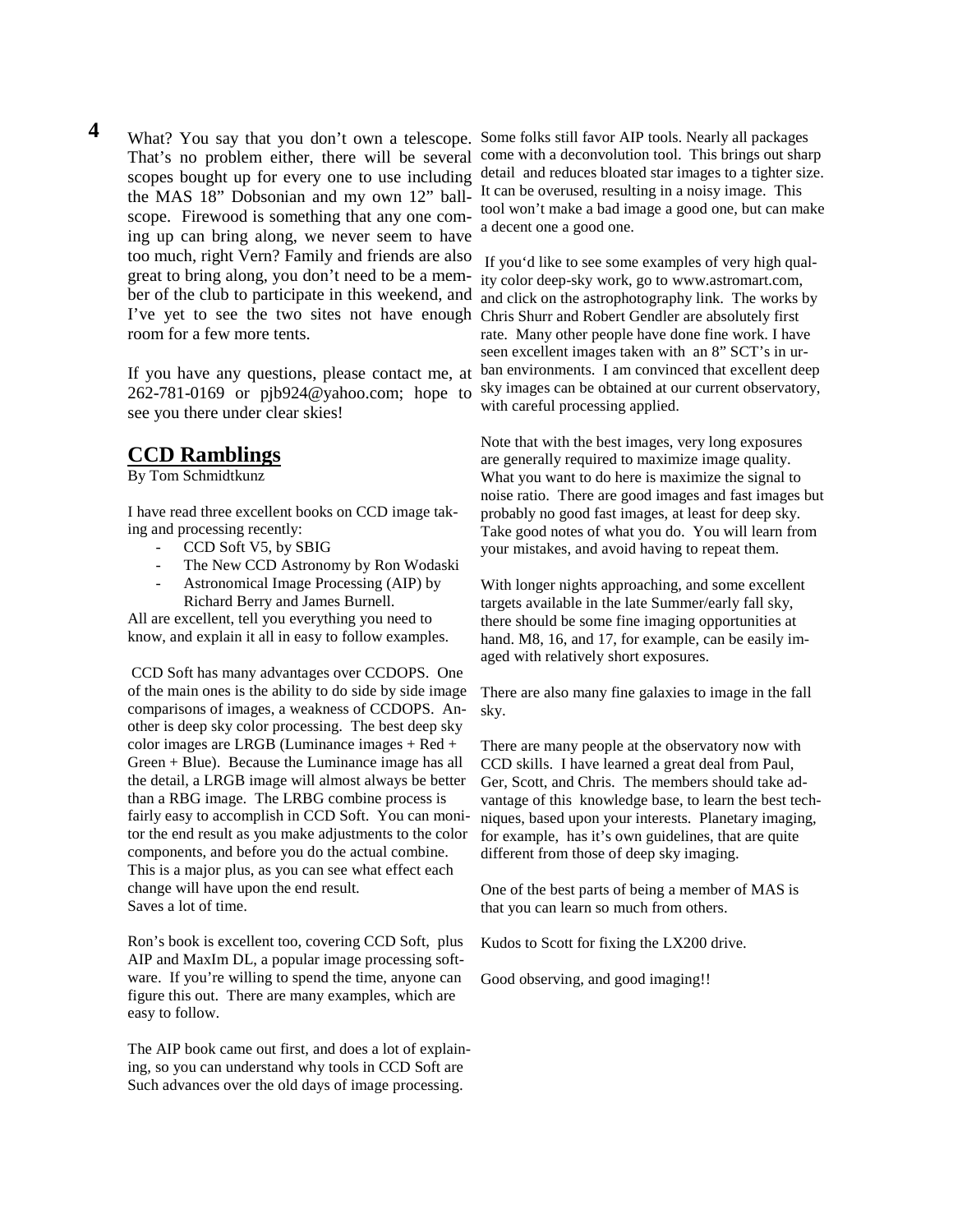#### **General Meetings Start again** 5

Just a reminder that General meetings will start again on September 20th at 8:00pm. The board meetings will be at 7:00pm. The speakers will be Gerry Samolyk and several other members talking on variable stars.



### **Library News** By Scott Laskowski MAS Librarian and Historian

The 2003 Astronomy Calendars from Kalmbach Publishings Astronomy Magazines are \$11.99 but Andy@spe-wi.com or my home phone is 920for MAS members they can be purchased for \$6.00. We have only eight left. Contact me if interested.

New additions to our library include;

### **Extreme Stars**;

At the edge of creation by James Kaler-2001. Kaler, a popular astrophysics writer, discusses various types of stars and their different evolutionary dimensions, compositions and mass, factors that determine the result of a star's life and its influence in a galaxy.

### **Bad Astronomy**

Misconceptions and misuses revealed, from astrology to the moon landing hoax. - by Phillip Plait-2002. The author maintains the web site badastronomy.com and here are the written essays debunking some favorite astronomical and space science myths. If you like to argue or want ammunition against your informed friends or merely want to educate by example. Bad astronomy is "Just plain good".

## **Scopes for Sale!!**

**Six inch F8 newtonian** w/dobsonian mount. Home built. Includes finder and counterweight. Rocker box has handles and in good condition. **Asking \$175.00**. Also I have a **10in f4.5 Coulter newtonian** on a dobsonian mount. It has a red tube and there is a 8x50 finder, handles, black cloth glued to the interior of the tube and a rack and pinion focuster. **Asking \$450.00**. If interested contact:

Jack Jorgensen Tel. 414-281-0137

**Meade 8" LX200 classic**. The scope is only 1- 1/2 years old. Must sell wife had a baby, need the money. **Asking \$1500.00**. Please contact me my email address is:

446-3640